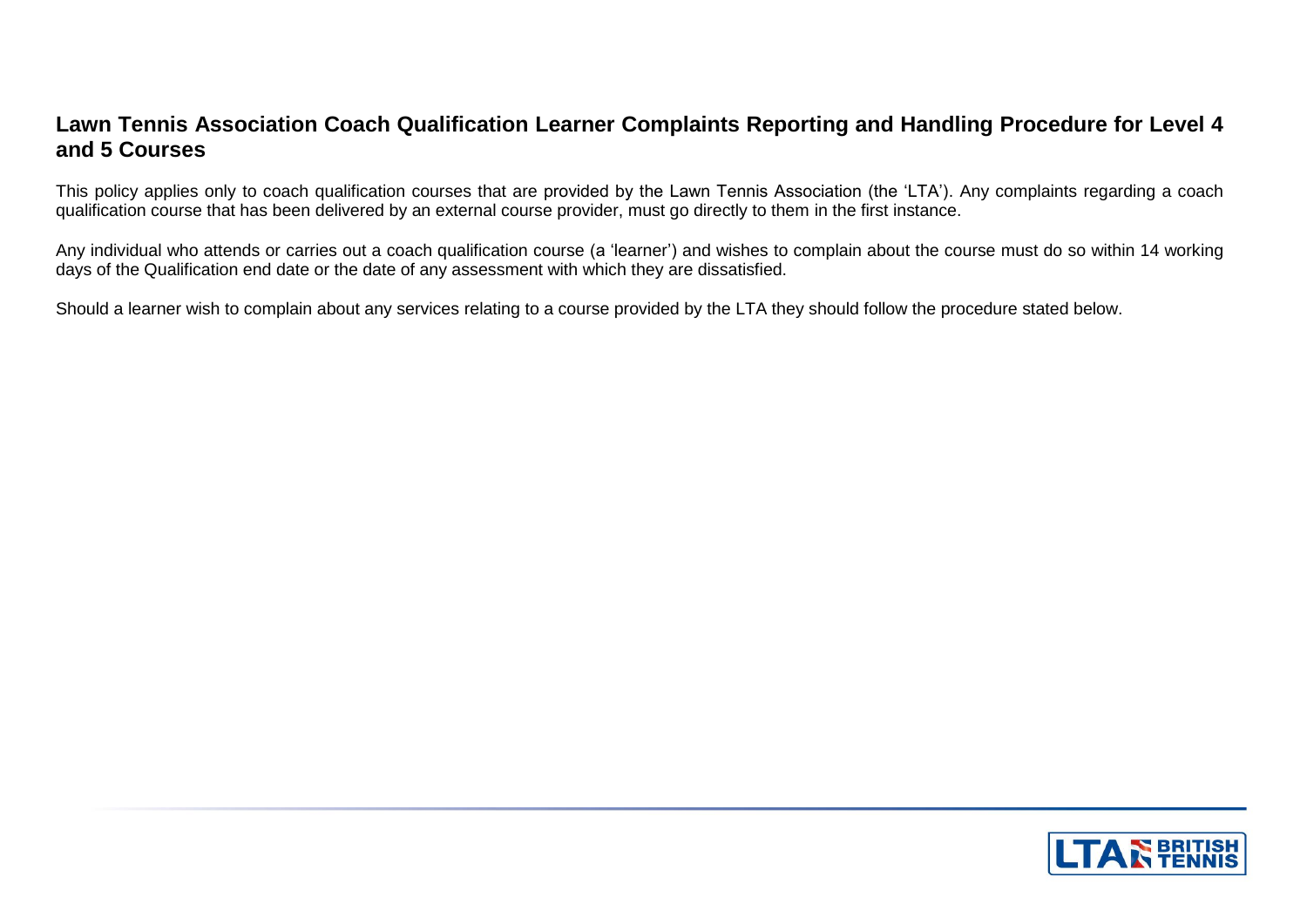## **Complaint Procedure**

If the complaint cannot be resolved informally to the satisfaction of a learner, or if a learner feels that they cannot make an informal complaint to their tutor/assessor, the complaint should be submitted in writing to the Coach Qualification Manager at the LTA using the Complaints Form set out below.

A learner should provide a detailed account of their grievance. The Coach Qualification Manager will write to the learner to acknowledge receipt of the complaint within 10 working days of receipt of the complaint and outline the course of action to be taken.

The Coach Qualification Manager will carry out an investigation, and will write to the learner within 20 working days of the date of the acknowledgement of receipt with the findings and a decision as to whether the complaint was justified.

Complaints should be sent to:

Coach Qualification Manager, Lawn Tennis Association, National Tennis Centre, 100 Priory Lane, Roehampton, London, SW15 5JQ